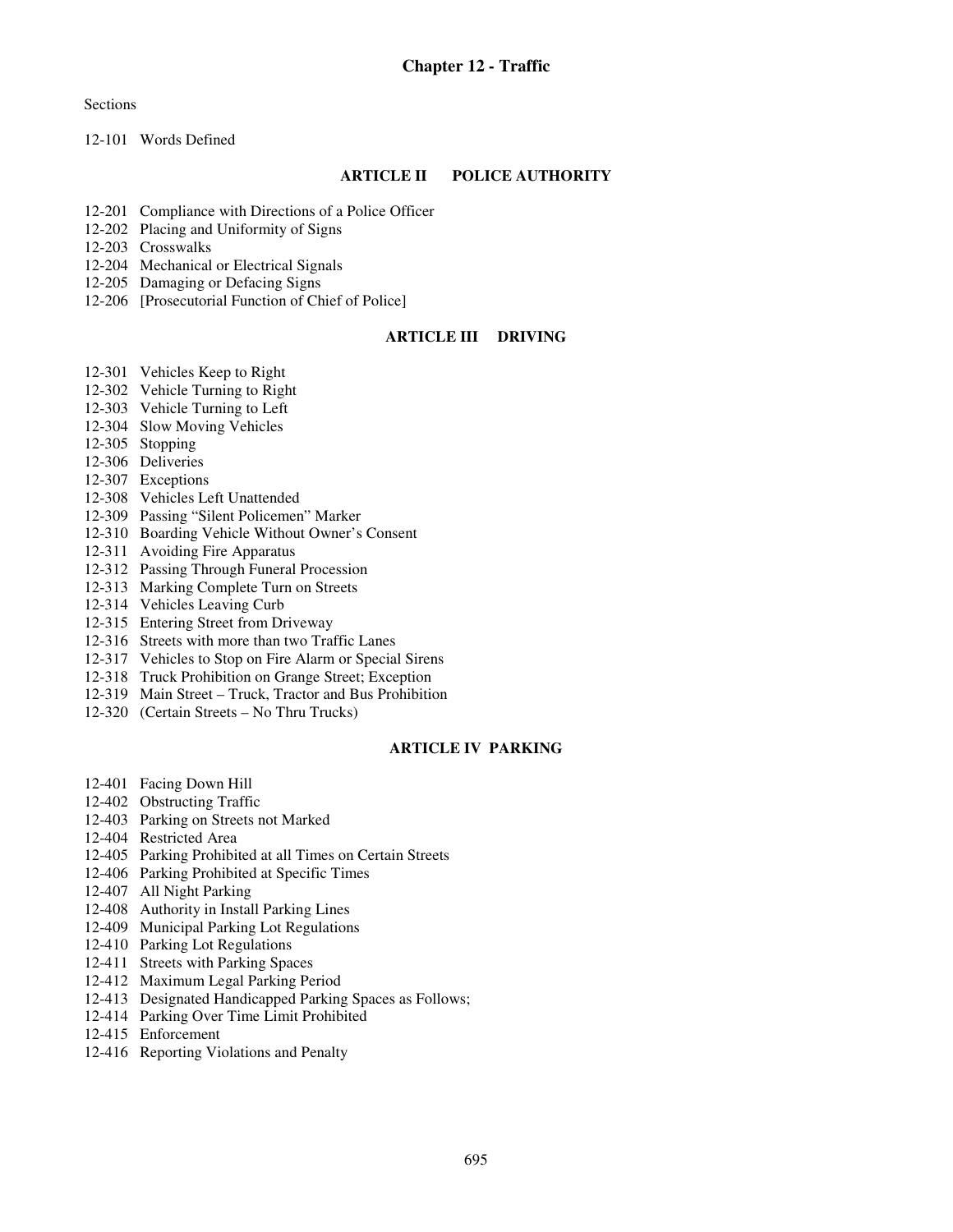## **ARTICLE V ONE WAY STREETS**

- 12-501 Designation
- 12-502 Direction of Flow

#### **ARTICLE VI BICYCLE REGULATIONS**

12-601 Bicycles

- 12-602 Equipment
- 12-603 Sidewalks
- 12-604 Traffic Laws Apply
- 12-605 Obedience to Traffic-Control Devices
- 12-606 Clinging to Moving Vehicles
- 12-607 License Required
- 12-608 Issuance of License
- 12-609 Tags and Inspection
- 12-610 Bicycle Violations
- 12-611 Parent or Guardian

# **ARTICLE VII TOWNWAY STOP AND YIELD DESIGNATIONS**

- 12-701 Townway Stop Designations
- 12-702 Townway Yield Designations

# **ARTICLE VIII PENALTY AND SAVINGS PROVISIONS**

- 12-801 Relation to Previous Ordinances
- 12-802 Saving Clause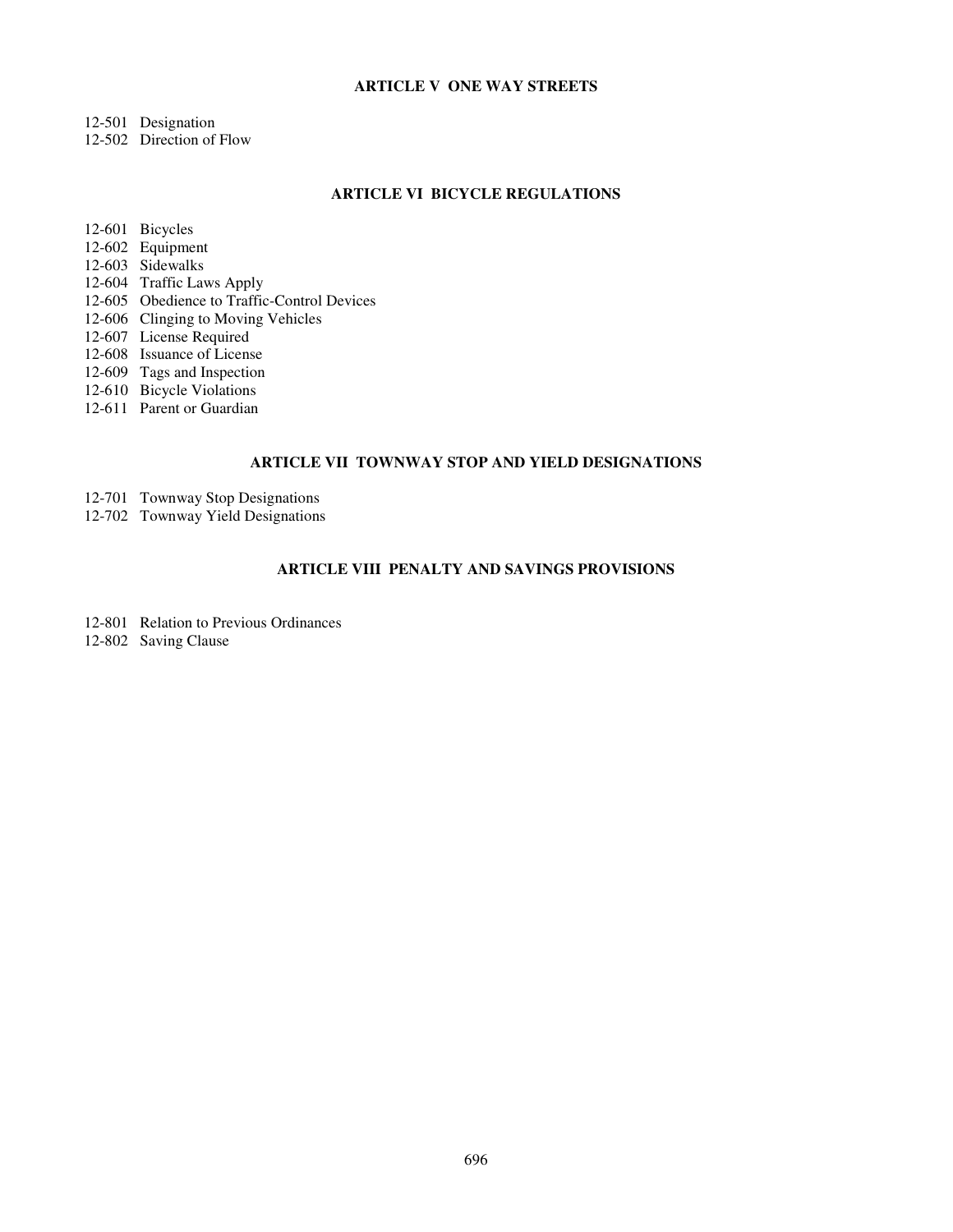## **Chapter 12 - Traffic**

## **ARTICLE 1 DEFINITIONS**

## **Sec. 12-101 Words Defined**

- 1. *Vehicle.* The word "vehicle" shall mean any device in, upon or by which any person or property is or may be transported upon a highway except baby carriages.
- 2. *Horse.* The word "horse" shall include domestic animals.
- 3. *Cross Walk.* The words "cross walk" shall mean that part of any way reserved part time for the exclusive use of pedestrians by marks on the surface of the roadway or by such other markings or contrivances as the Chief of Police may deem suitable.
- 4. *Loading Zone.* The words "loading zone" shall mean that part of any way reserved part time for the exclusive use of vehicles engaged in transportation.
- 5. *Street.* The word "street" shall mean any public street, avenue, road, alley, highway, lane, path or other public place located in the City of Caribou and established for the use of vehicles.
- 6. *Person.* The word "person: shall mean and include any individual, firm, copartnership, association or corporation.
- 7. *Driver.* The word "driver" shall mean and include every individual who shall operate a vehicle as the owner thereof, or as the agent, employee, or permittee of the owner, or is an actual physical control of a vehicle.
- 8. *Pedestrian.* The word "pedestrian" shall mean any person afoot.
- 9. *Individual Parking Space.* The words "individual parking space" shall mean a portion of the paved surface of the street of sufficient length and depth from the sidewalk curb to accommodate the vehicle to be parked as shall be specified and marked off by the City Manager of the City of Caribou.
- 10. *Parallel Parking.* The words "parallel parking" shall mean when vehicles are parked parallel to the curb the right side wheels shall be within one foot of the curb or ditch.
- 11. *Angle Parking.* The words "angle parking" shall mean when vehicles are parked at an angle of 45 degrees to the curb, the front of the vehicle shall be touching the curb.
- 12. *Interpreting words according to the Maine Motor Vehicle Laws".* Unless the context otherwise indicates, all other words and terms shall be construed in accordance with the provision of the motor vehicle laws of Maine.
- 13. *Regulatory Signs.* The words "regulatory signs" shall include Stop, Yield, Speed limit signs, or similar signs as spelled out in the Federal Manual on Uniform Traffic Control Devices.
- 14. *Warning and Direction Signs and Signals.* The words "warning and direction signs and signals" shall include School Zone, Children Playing, Hill, Curve, Slippery When Wet, Animal Crossing and similar signs as spelled out in the Federal Manual on Uniform Traffic Control Devices.

**Historical Note:** Revisions to Article I were adopted April 28, 1997.

### **ARTICLE II POLICE AUTHORITY**

### **Sec. 12-201 Compliance with Directions of a Police Officer**

 All regulations of this Chapter are subject to the provisions that all person must at all times comply with any direction , by voice or hand of any member of the police force, as to stopping, placing, starting, approaching or departing from any place, the manner of taking up or setting down passengers or loading or unloading goods on public ways.

## **Sec. 12-202 Placing and Uniformity of Signs**

The City Manager and the Chief of Police shall determine and designate the character of all official warning and direction signs and signals and all signs herein authorized and required for a particular purpose shall be uniform. Regulatory signs shall be established by ordinance.

### **Sec. 12-203 Crosswalks**

 $\overline{a}$ 

The Chief of Police shall establish crosswalks wherever in his opinion there is a particular danger to pedestrians, and designate and maintain the same by appropriate devices, marks, or white lines, upon the surface of the roadway. Wherever the Chief of Police shall have established said crosswalks, pedestrians shall have the right of way over approaching motor vehicles.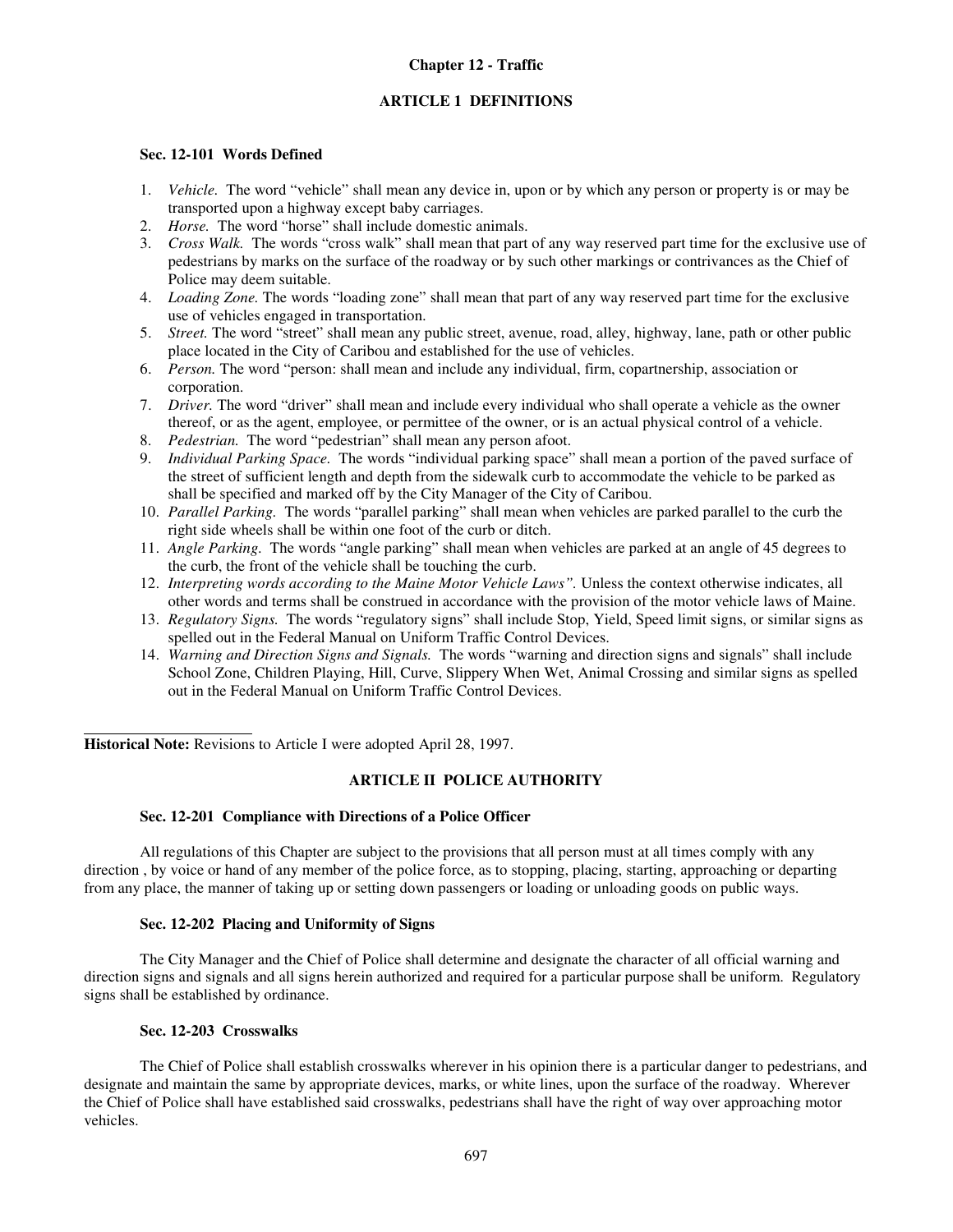### **Sec. 12-204 Mechanical or Electrical Signals**

Wherever traffic is regulated by a mechanical or electrical traffic signal:

- 1. *Flashing red signals* shall mean that all vehicles shall stop before entering the nearest crosswalk at an intersection, or at a limit line when marked, or if none, then before entering the intersection, and the right to proceed shall be subject to the rules applicable after making a stop at a stop sign.
- 2. *Flashing amber* shall mean "proceed with caution".

### **Sec. 12-205 Damaging or Defacing Signs**

Any person who removes, destroys, damages or defaces any sign or signal erected by or under the direction of the Chief of Police as herein provided, shall be deemed guilty of a civil violation, and upon conviction thereof, shall be punished by a fine not exceeding one hundred dollars (\$100) for each offense.

### **Sec. 12-206 (Prosecutorial Function of Chief of Police)**

The Chief of Police is authorized to represent the City in District Court in the prosecution of alleged violations of those ordinances which the Police Department is empowered to enforce, if duly certified in accordance with 25 M.R.S.A. subsection 2803(3)-A.

 Under 30 M.R.S.A. subsection 2361(3) or successor statute, the Chief of Police may designate any officer under his command, if so certified, to perform this prosecutorial function.

**Historical Note:** Revisions to Article II, Section 202 were adopted April 28, 1997.

# **ARTICLE III DRIVING**

### **Sec. 12-301 Vehicles Keep to Right**

A vehicle, except when passing a vehicle ahead, shall keep to the right, as near the right curb as possible, and shall always proceed in the general direction of travel.

### **Sec. 12-302 Vehicle Turning to Right**

A vehicle in turning to the right into another street shall keep as near the right curb as possible.

## **Sec. 12-303 Vehicle Turning to Left**

A vehicle turning to the left into another street shall pass to the right of and beyond the center of the intersecting street before turning.

### **Sec. 12-304 Slow Moving Vehicles**

Slow moving vehicles shall keep as near the curb as possible so as to allow faster moving vehicles free passage to the left.

## **Sec. 12-305 Stopping**

No vehicle shall stop in such a way as to obstruct any street or crossing for any purpose except in case of accident or when directed to do so by a public officer.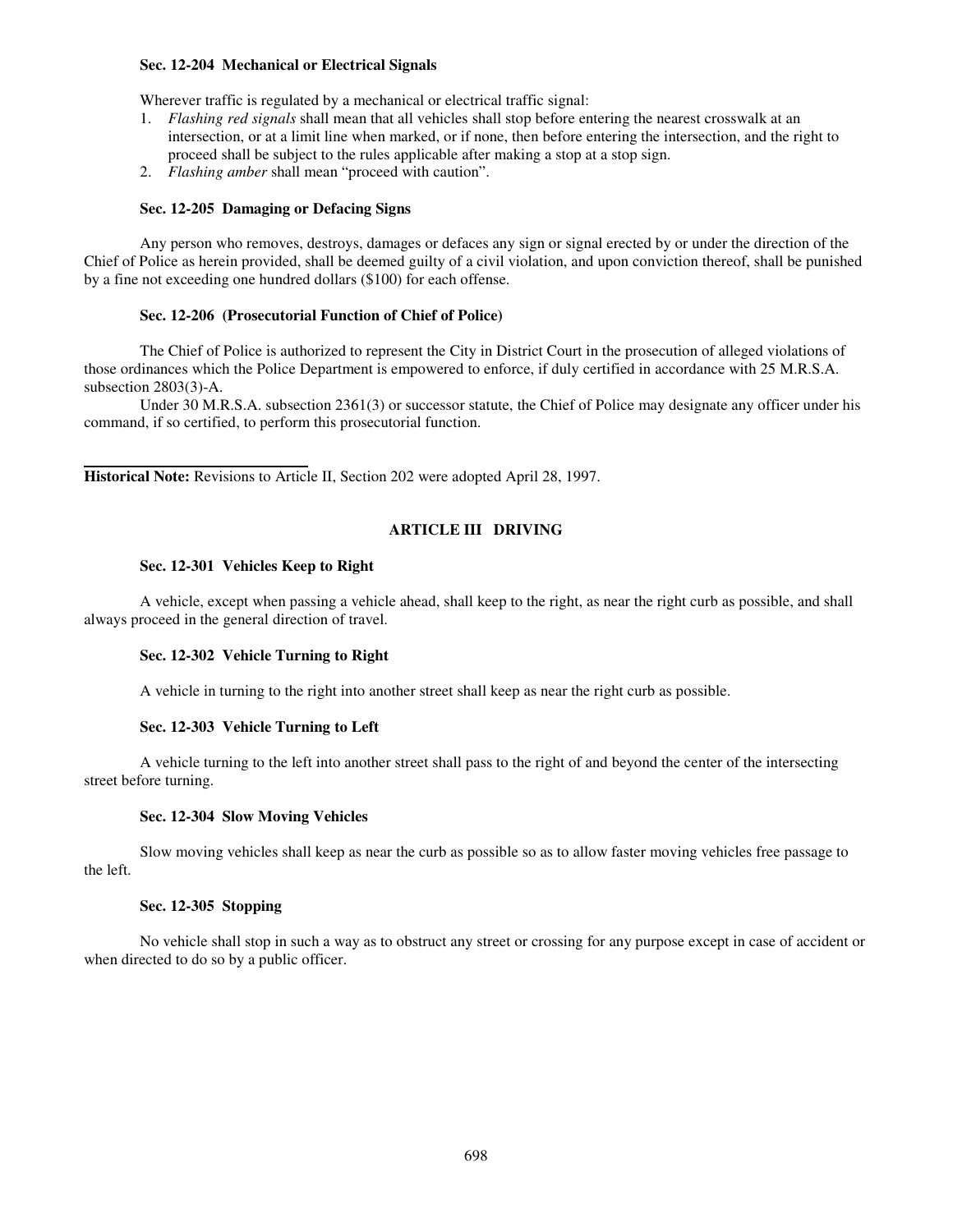## **Sec. 12-306 Deliveries.**

Vehicles delivering commodities in the Caribou business district, providing there is not an off street loading or unloading area, may stop on said streets for a reasonable time for the purpose of unloading, loading and delivering commodities but such vehicles shall be placed parallel to the direction of traffic and in such a manner as to cause the least obstruction on the traveled way.

## **Sec. 12-307 Exceptions.**

In case of hardship or unusual conditions, the Chief of Police may issue a permit for the violation of section 12-306, such permit to be limited to time and place wherein it may be used.

## **Sec. 12-308 Vehicles Left Unattended.**

No vehicle shall be left unattended in any street or highway with the motor running.

# **Sec. 12-309 Passing "Silent Policemen" Marker.**

No drivers of vehicles or any person shall drive over, deface, or injure a marker known as "silent policemen" when same is placed on a public street under the direction of the Chief of Police.

# **Sec. 12-310 Boarding Vehicle Without Owner's Consent.**

No person shall board, ride or mount upon any vehicle either moving or standing in any street or public way in the City of Caribou without the consent of the owner or the person in charge.

# **Sec. 12-311 Avoiding Fire Apparatus.**

Drivers of motor vehicles, unless on official business, shall not park any vehicle within, or drive any vehicle in, the block where fire apparatus has stopped in answer to a fire alarm.

## **Sec. 12-312 Passing Through Funeral Procession.**

No vehicle shall pass through a funeral procession when the procession vehicles display their mission.

## **Sec. 12-313 Making Complete Turn on Streets.**

No vehicle shall make a "U" turn on any streets in urban compact area at any time.

# **Sec. 12-314 Vehicles Leaving Curb.**

Vehicles leaving the curb shall yield the right of way to street traffic.

## **Sec. 12-315 Entering Street From Driveway.**

Vehicles entering a street from a driveway shall yield the right of way to street traffic.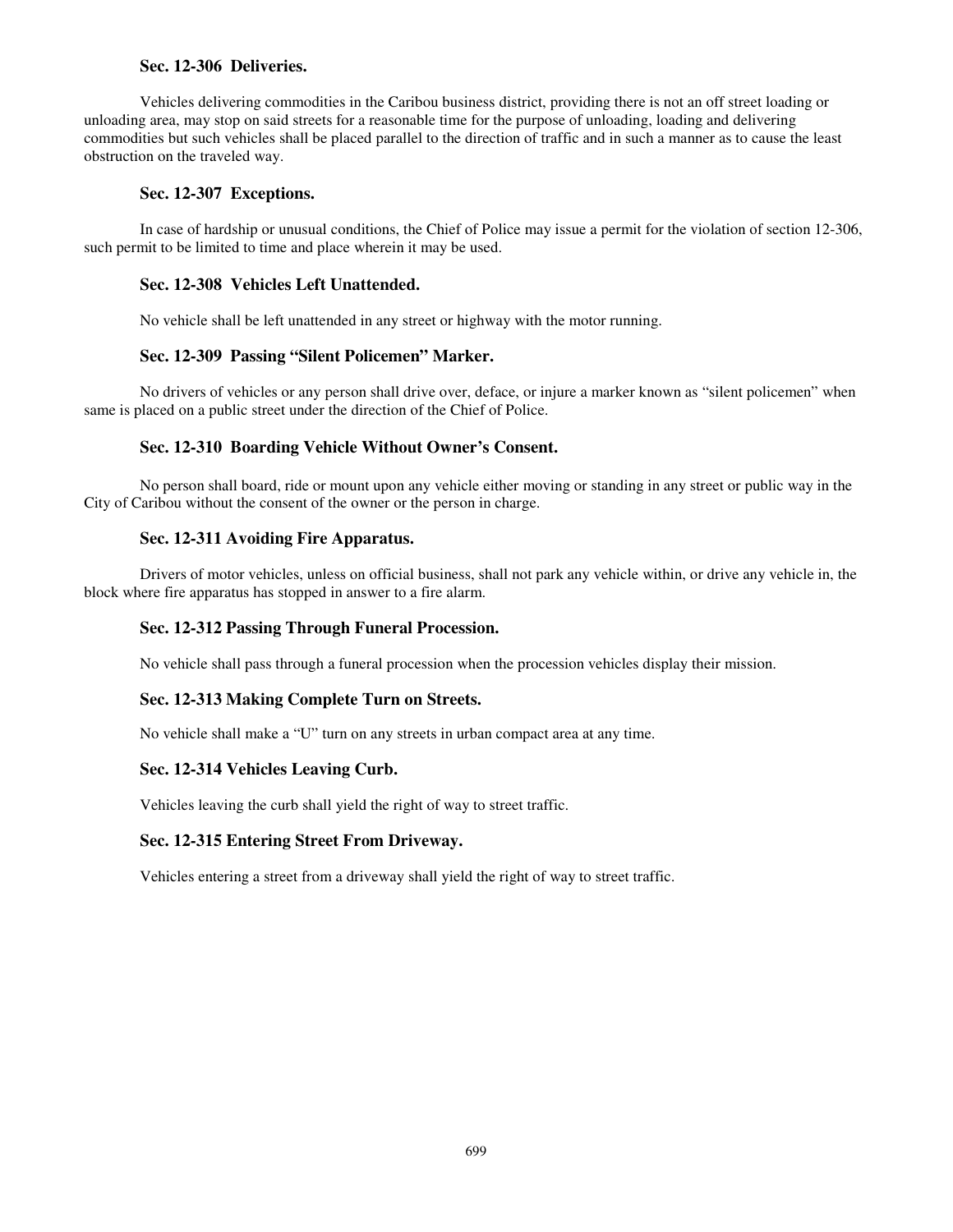### **Sec. 12-316 Streets With More Than Two Traffic Lanes**.

Upon the following streets or parts thereof, traffic shall move in the established traffic lanes, said traffic lanes to be established by the Chief of Police and the City Manager.

1*. Main Street from Water Street to Herschel Street* shall be divided into three traffic lanes. The east lane shall be used for east bound traffic only. The center lane shall be used for north bound traffic on Main Street. The west lane shall be used by west bound traffic turning on Herschel Street going west.

2*. Bennett Drive* from a point determined by the Chief of Police and the City Manager to High Street shall be divided into four traffic lanes. The west lane shall be used by west-bound traffic turning into High Street going west. The center lane shall be used for south bound traffic going onto Pleasant Street. The east lane shall be used by east bound traffic turning onto High Street going East.

 3. *Hatch Drive* from a point determined by the Chief of Police and the City Manager to Main Street shall be divided into three traffic lanes. The south lane shall be used for south bound traffic only turning onto Main Street going south. The north lane shall be used by north bound traffic turning onto Main Street going north. The center lane shall be used for east bound traffic going onto Water Street.

 4. *Water Street.* Right turn only, at Main Street, for all west bound traffic on Water Street except emergency vehicles such as fire trucks, police vehicles, and ambulances.

 5. *Main Street.* Certain sections shall be divided into three traffic lanes. In those traffic lanes, traffic shall move in the established direction and manner. The road surface shall be marked to indicate direction of traffic and traffic pattern; the markings to be determined and maintained by the Chief of Police and the City Manager.

 6. *Prospect Street.* Certain sections shall be divided into three traffic lanes. In those traffic lanes, traffic shall move in the established direction and manner. The road surface shall be marked to indicate direction of traffic and traffic pattern; the markings to be determined and maintained by the Chief of Police and the City Manager.

7. *Bennett Drive.* All of Bennett Drive, located between Glendale Road and U.S. Route #1 shall be divided into four traffic lanes. In those traffic lanes, traffic shall move in the established direction and manner. The road surface shall be marked to indicate direction of traffic and traffic pattern; the markings are to be determined and maintained by the Chief of Police and the City Manager.

### **Sec. 12-317 Vehicles to Stop on Fire Alarm or Special Sirens.**

On sounding of fire alarm, all traffic shall come to a stop as near as possible and parallel to the right hand edge or curb of the street, clear of any intersection, and shall remain in such position until the sirens have stopped sounding, unless otherwise directed by a Police Officer or constable of the Fire Department.

### **Sec. 12-318 Truck Prohibition on Grange Street; Exception.**

All trucks are prohibited from entering Grange Street except that trucks of no greater length than 36 feet may enter for the purpose of unloading and delivering commodities. Any person so operating the truck shall be deemed guilty of a civil violation, and upon conviction thereof, shall be punished by a fine not exceeding one hundred dollars (\$100) for each offense.

### **Sec. 12-319 Main Street – Truck, Tractor and Bus Prohibition.**

No person shall drive or operate truck, tractor or bus, except for local deliveries and emergency vehicles, registered with gross weight in excess of 6000 pounds in a southerly direction upon Main Street in the City of Caribou from the intersection of Westwind Drive and Main Street to the intersection of High Street and Main Street. Any person so operating a truck, tractor, or bus (except school bus from Park Street south) registered with a gross weight in excess of 6000 pounds in a southerly direction along Main Street in said City of Caribou between the intersection of Westwind Drive and Main Street to the intersection of High Street and Main Street shall be deemed guilty of a civil violation and upon conviction thereof, shall be punished by a fine not exceeding one hundred dollars (\$100) for each offense.

#### **Sec. 12-320 [Certain Streets – No Thru Trucks].**

 $\overline{a}$ 

No thru trucks on the following streets: Rose Street, Garden Circle, Glenn Street, Westwind Drive, St.Anne Street, Washington Street, Vaughan Street and Lyndon Street.

No thru trucks eastbound on York Street, between Sincock Street and Main Street.

Historical Notes: Revisions to Article III Sections 12-309 to 12-320 were adopted April 28, 1997; Sec. 12-320 was amended July 24, 1991 and May 26, 1998.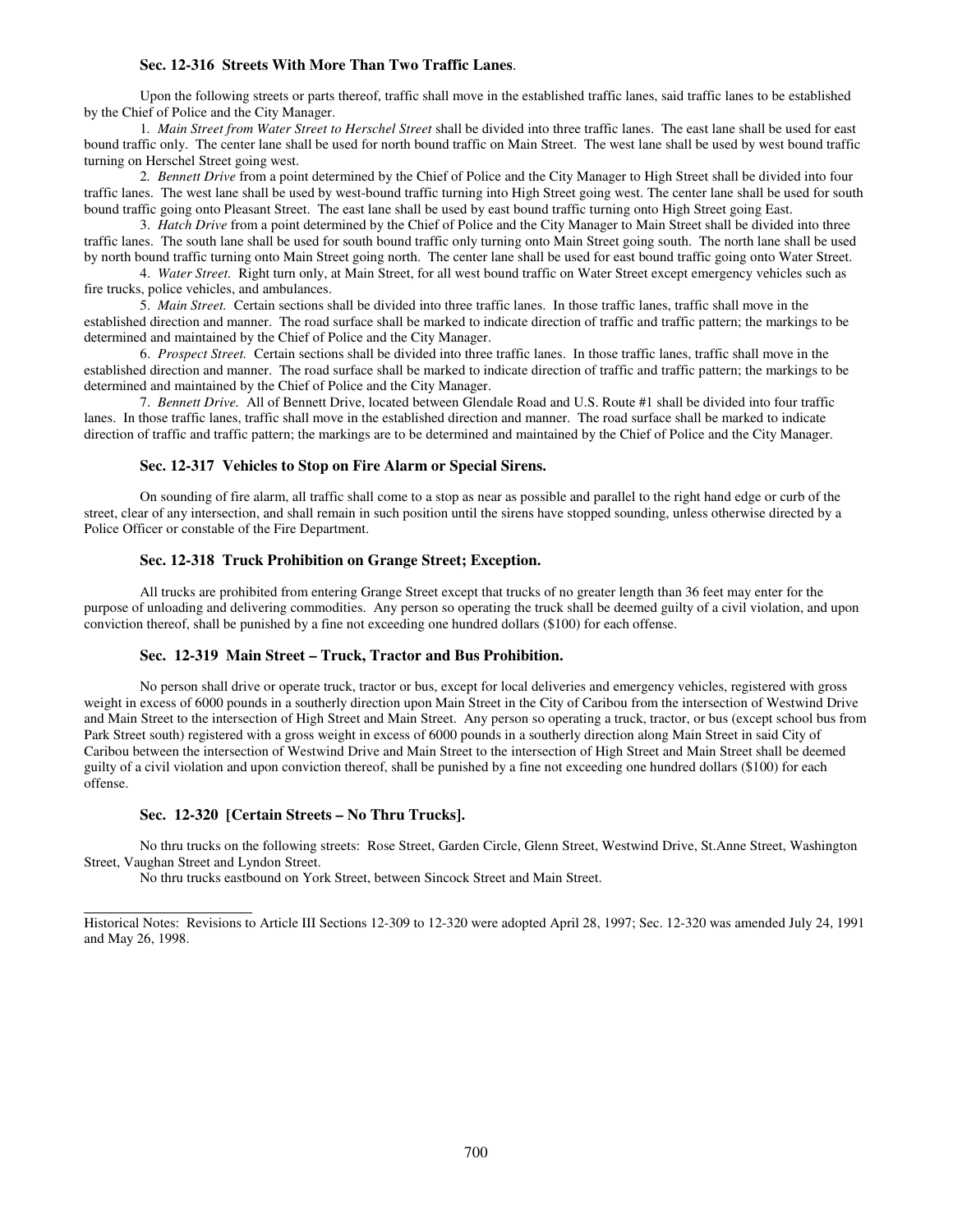## **Sec. 12-401 Facing Down Hill**

When vehicles are parked facing down hill, the front wheels shall be turned toward the curb and the emergency brake shall be locked on.

## **Sec. 12-402 Obstructing Traffic**

No vehicle shall park on any street in such a way as to obstruct traffic or to create a traffic hazard. Vehicles parked in such a manner may be removed by the City at the owner's expense.

# **Sec. 12-403 Parking on Streets not Marked**

On all streets in the Caribou Urban Compact Area upon which no parking meters, signs or street markings appear, regulating parking shall be at the right curb and parallel to the street.

# **Sec. 12-404 Restricted Area**

No unauthorized vehicle shall be stopped or allowed to stand, whether occupied or not, within any part of the following designated spaces:

- 1. Within 10 feet of a fire hydrant
- 2. Within 16 feet of an intersection
- 3. In front of a theater exit or entrance
- 4. Within 3 feet of the entrance of a driveway or any alley
- 5. On a designated crosswalk
- 6. In front of a fire station exit
- 7. On a sidewalk
- 8. In a loading zone
- 9. In a handicapped parking space no vehicle which does not have a special registration plate marked "Handicap" or a handicap place card, issued under MRSA Title 29-A, Section 521 or similar plates issued by another state.

 **Historical Note:** Section 12-404(9) was amended November 12, 2002.

# **Sec. 12-405 Parking Prohibited at all Times on Certain Streets**

 When signs are erected giving notice thereof, no person shall park a vehicle at any time upon any of the following streets:

- 1. *High Street* Parking prohibited except in designated parking spaces
- 2. *Main Street* Parking prohibited from the intersection with Hatch Drive and Water Streets to the intersection with Collins Street
- 3. *Herschel Street* Parking prohibited on the north side from Main Street to Prospect Street and on the south side from Main Street to Record Street
- 4. *Record Street* Parking prohibited
- 5. *Hatch Drive* Parking prohibited
- 6. *Lyndon Street* Parking prohibited
- 7. *Grange Street* Parking prohibited on the East side
- 8. *Fort Street* Parking prohibited
- 9. *Washington Street*  Parking prohibited
- 10. *Prospect Street* Parking prohibited on the East side between Sweden Street and Collins Street
- 11. *Elm Street* Parking prohibited
- 12. *Stevens Street* Parking prohibited on the East side
- 13. *Glenn Street* Parking prohibited from High Street to Sperry Drive
- 14. *Park Street* Parking prohibited on the North side from Glenn Street to Bennett Drive
- 15. *Bennett Drive* Parking prohibited except in designated areas
- 16. *Marshall Avenue* Parking prohibited
- 17. *Sincock Street* Parking prohibited on the North side
- 18. *U.S. Route #1* Parking prohibited on both sides of the road, starting at the Buck Road to a point 5/10 of one mile south of the Buck Road
- 19. *Intersection of Route #228 & Route #161*  Parking prohibited northerly on Route #161 to convergence of right hand lane.
- 20. *Caribou Street*  Parking prohibited on the northside of the road from the intersection of Myrtle Street, 130 feet westerly.

**Historical Note:** Section 12-405 as amended June 12, 2006.

 $\overline{a}$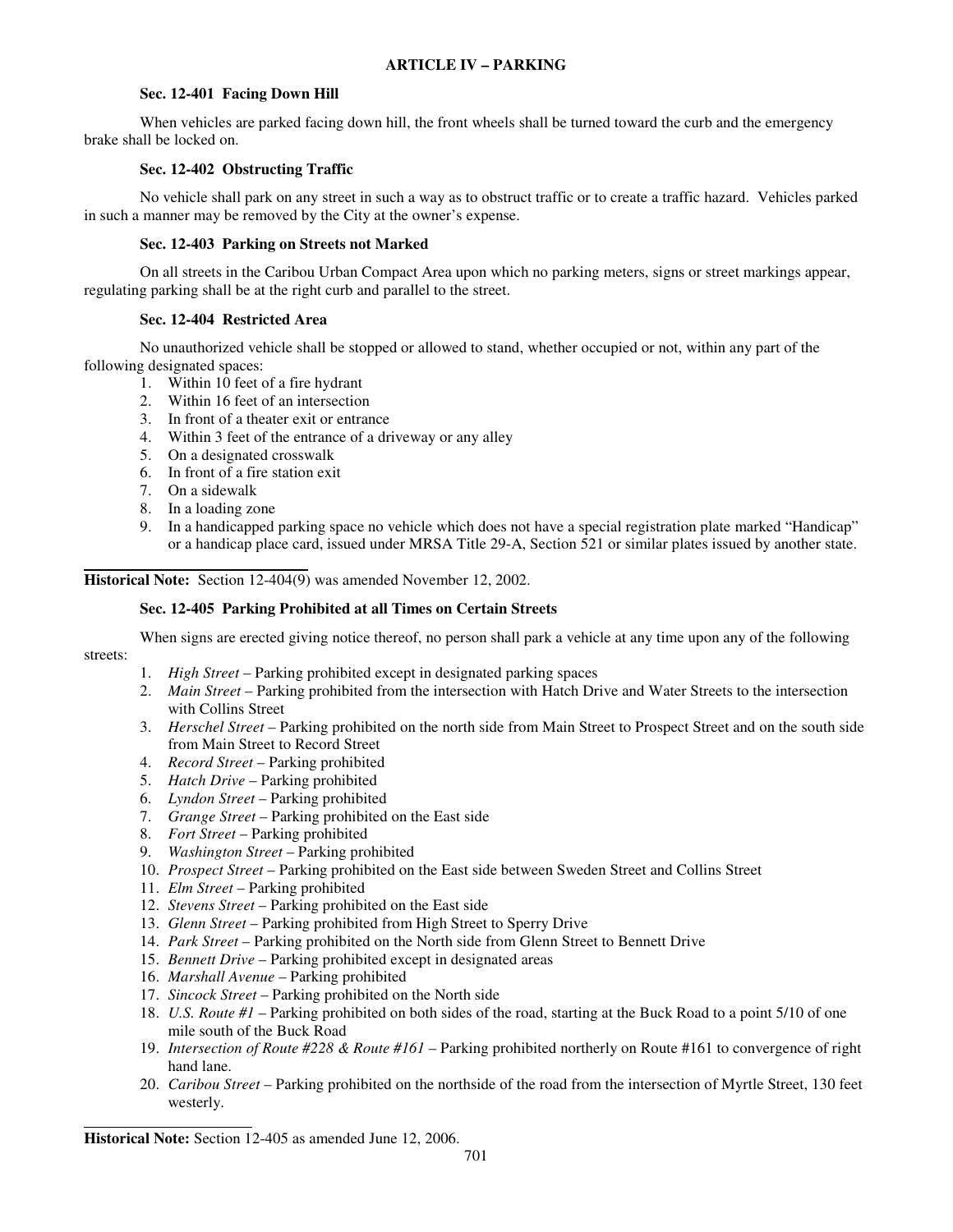### **Sec. 12-406 Parking Prohibited at Specified Times**

- 1. *Vaughn Street* Parking prohibited between the hours of 4:00 p.m. on Saturday to 1:00 p.m. on Sunday.
- 2. *Thomas Avenue* Parking prohibited between the hours of 4:00 p.m. on Saturday to 1:00 p.m. on Sunday.
- 3. *Newton Avenue* Parking prohibited during sporting events at the Caribou Little League Park.

### **Sec. 12-407 All Night Parking**

 Parking is prohibited on any street in Caribou between the hours of 11:00 p.m. to 6:00 a.m. from November 1 to May 1.

 **Historical Note:** Sec. 12-407 as amended March 14, 2016.

## **Sec. 12-408 Authority to Install Parking Lines**

 The City Manager and the Chief of Police shall designate lines or marks on the streets, curbs, or parking lots as required, subject to the approval of the City Council, to designate the space for vehicular parking and all parked vehicles shall be parked within such lines.

## **Sec. 12-409 Municipal Parking Lot Regulations**

When signs are erected giving notice thereof, no persons shall park a vehicle at any time upon any public parking lot provided by the City of Caribou in violation of the parking limitations of 12-410 and any such vehicle parked in violation of section 12-410 shall be removed and kept at the owner's expense. All Municipal parking lots are identified by alphabetical letter as shown on map number 4, on file and available for inspection during normal office hours at the City Clerk's office.

## **Sec. 12-410 Parking Lot Regulations**

Because of congestion of traffic, the following regulations are hereby established:

- 1. Unregistered vehicles. No unregistered vehicles shall be parked in any public parking lot provided and operated by the City of Caribou.
- 2. Parking in public parking lots shall be as follows:
	- a. From November 1 to May 1 overnight, 11:00 pm to 6:00 am, parking is allowed only in the North Downtown Mall Parking Lot along the retaining wall and in the Hatch Drive Parking Lot in the spaces along Hatch Drive. Overnight parking is not allowed in any other public parking lots.
	- b. Parking in spaces adjacent to buildings shall be limited to two (2) hours during business hours in the North and South Mall Parking Lots only.
	- c. Parking of Tractor Trailer Trucks is prohibited in all public parking lots.
- 3. Lot in front of Municipal Building, parking shall be limited to fifteen (15) minutes.
- 4. Parking at 6 Water Street shall be limited to two (2) hours.

**Historical Note:** Sec. 12-410 as amended March 23, 2015; Sec. 12-410 (2)(a)(c) as amended March 14, 2016. Sec. 12-410 (2)(b) as amended April 11, 2016.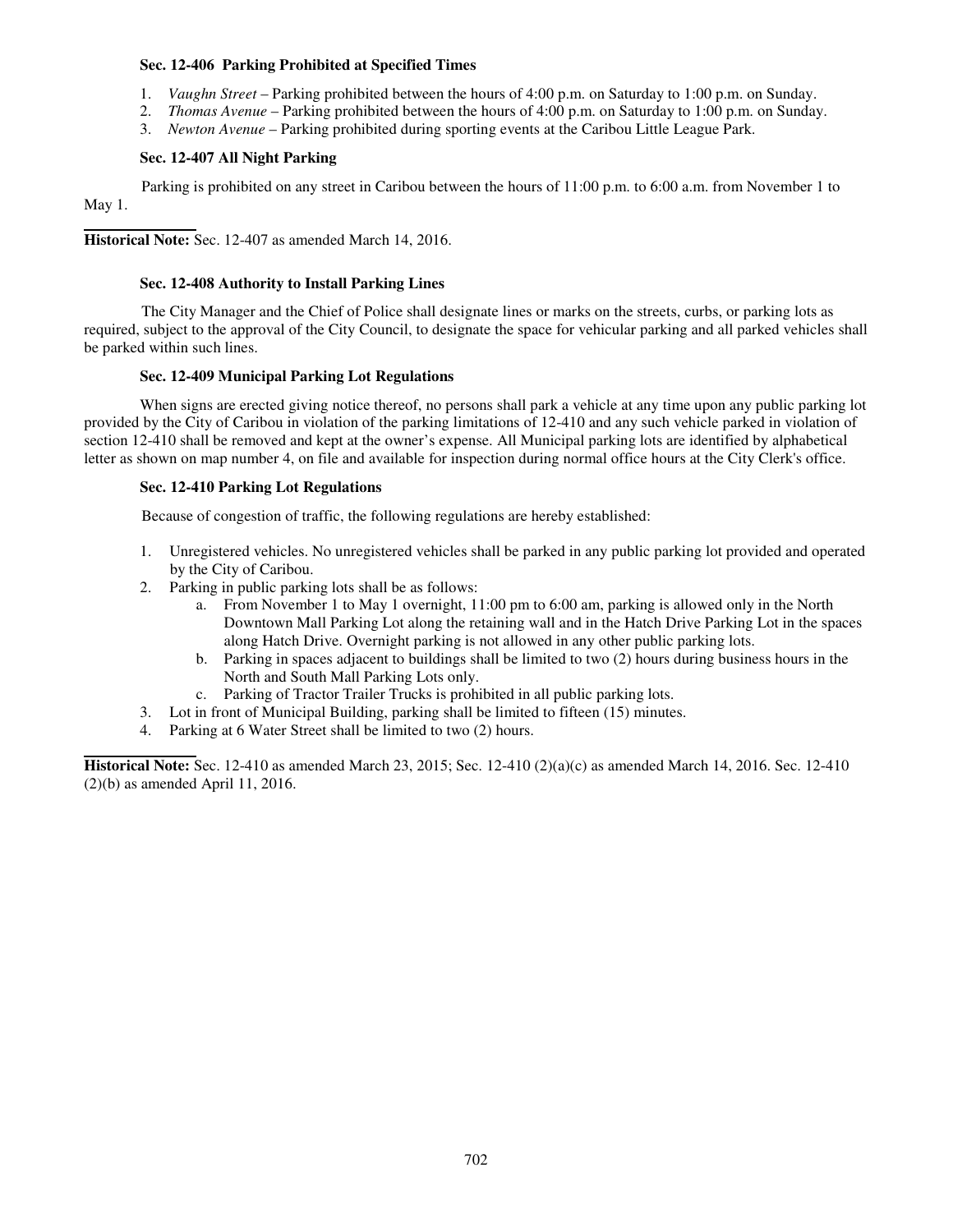### **Sec. 12-411 Streets with Parking Spaces**

The City Manager and the Chief of Police are hereby authorized to designate the space for vehicles parking upon the following streets and upon such other streets with the boundaries of the City as may hereafter be designated by the City Council.

- 1. High Street
- 2. Center Street
- 3. Sweden Street
- 4. Water Street
- 5. Herschel Street
- 6. Park Street

\_\_\_\_\_\_\_\_\_\_\_\_\_\_

 **Historical Note:** Sec. 12-411 as amended April 11, 2016.

### **Sec. 12-412 Maximum Legal Parking Period**

The maximum legal parking period shall be as follows:

- 1. Two (2) hour parking as posted on those streets listed in section 12-411 sub-sections 2 thru 5.
- 2. Fifteen (15) minutes for those parking spaces directly in front of the United States Post Office on Sweden Street as posted and at designated areas on High Street as posted.

**Historical Note:** Sec. 12-412 (1) as amended April 11, 2016.

### **Sec. 12-413 Designated Handicapped Parking Spaces as Follows:**

The City Manager and the Chief of Police are hereby authorized to designate handicap parking spaces in accordance with the Americans with Disabilities Act.

 **Historical Note:** Section 12-413 as amended March 23, 2015.

### **Sec. 12-414 Parking Over Time Limit Prohibited**

 When any vehicle shall remain parking in any parking space beyond the established parking limit as posted, it shall be in violation of this Chapter and punished as hereinafter provided. It shall be unlawful for any person to cause, allow, permit or suffer any such vehicle registered in his name to be parked overtime or beyond the lawful period of time of this Chapter.

### **Sec. 12-415 Enforcement**

The Chief of Police of the City of Caribou shall be responsible for the enforcement of this Chapter.

## **Sec. 12-416 Reporting Violations and Penalty**

- 1. Information reported. It shall be the duty of the police officers of the City, acting in accordance with instructions issued by the Chief of Police to report;
	- A. The State vehicle registration number of the vehicle in violation
	- B. The time such vehicle is parked in violation of any of the provisions of this Chapter.
	- C. Any other facts, the knowledge of which is necessary to a thorough understanding of the circumstances attending such violation.
- 2. Notice to operator. Each officer shall also attach to such vehicle a notice to the owner or operator thereof, that such vehicle has been parked in violation of a provision of this Chapter and instructing such owner or operator to report to the police station of the City of Caribou in regard to such violation.
- 3. Whoever violates any provision of this Chapter, except sub-section 12-404, shall forfeit and pay a sum of not less than ten dollars (\$10.00) for each violation. Each day on which any violations of this Chapter continue shall constitute a separate violation. Whoever violates any provision of sub-section 12-404, excluding 12- 404(9), shall forfeit and pay a sum of not less than twenty-five dollars (\$25.00) and the vehicle towing charges for each violation.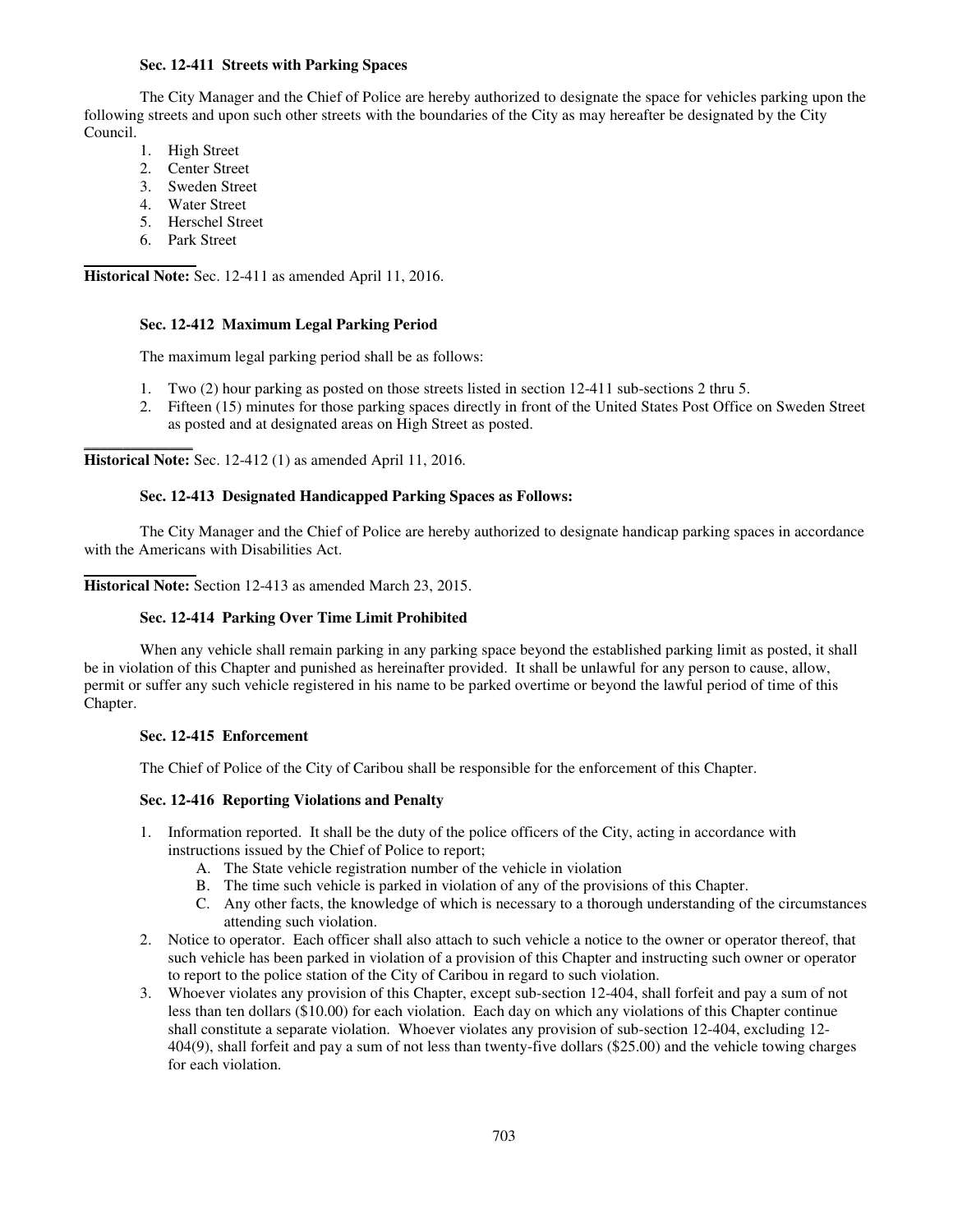Payments shall be made to the officer on duty at the City police station as a penalty for, and in satisfaction of, such violation, within a period of 24 hours of the time that a notice of such violation has been served. Repeat offenders shall be subjected to escalating fines according to the following schedule:

| Sec. 12-404                      |  |
|----------------------------------|--|
|                                  |  |
|                                  |  |
| $10^{th}$ thru $14^{th}$ \$45.00 |  |
|                                  |  |
| 20 or more \$75.00               |  |
|                                  |  |
| All Other Violations             |  |
|                                  |  |
|                                  |  |
| $10^{th}$ thru $14^{th}$ \$30.00 |  |
| $15^{th}$ thru $19^{th}$ \$40.00 |  |
|                                  |  |

The fines shall escalate considering violations in the prior twelve-month period.

Whoever violates Section 12-404(9), Handicapped Parking, shall forfeit and pay a sum of not less than seventy-five dollars (\$75.00) for each violation. No escalating fine structure shall apply.

- 4. Time limit for payment. Each such owner or operator shall, within 24 hours of the time when such notice was attended to such vehicle, pay to the officer at the police station of the City of Caribou as a penalty for and in full satisfaction of such violation. The failure of such owner or operator to make such payment within 24 hours shall render such owner or operator subject to the penalties, herein provided, for the violation of the provisions of this Chapter.
- 5. Penalty. Any person who shall violate any of the provisions of this Chapter, and any person who aids or assists therein, shall, upon conviction thereof by the Caribou District Court, be subject to a fine not to exceed One Hundred Dollars (\$100) for each offense or violation

**Historical Note:** Section 12-411(3) was adopted May 21, 1980, Section 12-405(19) was adopted July 13, 1992. Revisions to Article IV, Sections 403-406 and 416 were adopted April 28, 1997; Section 12-416(3) was amended November 12, 2002; Section 12-413(5) was amended February 14, 2011; Section 12-413(9) was adopted February 14, 2011; Section 12-416(3) as amended by City Council April 8, 2013.

### **ARTICLE V ONE WAY STREETS**

#### **Sec. 12-501 Designation**

Upon those streets and parts of street described in section 12-502, vehicular traffic shall move only in the indicated direction when signs indicating the direction of traffic are erected and maintained at every intersection where movement in the opposite direction is prohibited, which signs the Police Chief is hereby authorized and directed to have erected and maintained.

### **Sec. 12-502 Direction of Flow**

Upon the following streets or parts thereof, traffic shall move only in the following specified directions:

- 1. Stevens Street. North bound only from Center Street to Sweden Street.
- 2. Grange Street. South bound only.
- 3. Main Street. North bound only from Water Street to Herschel Street.
- 4. Herschel Street. West bound only from Main Street to Record Street.
- 5. Record Street. South bound only.
- 6. Goldfrank Drive. South bound only.
- 7. Sweden Street. West bound from Record Street to Prospect Street and Hatch Drive.
- 8. Hatch Drive. East bound only.
- 9. Center Street. West bound only.

**Historical Note:** Section 12-502(10) through (17) were enacted September 18, 1978. Revisions to Article V, Sections 501 and 502 were adopted April 28, 1997; Section 12-502(2) was amended February 11, 2008.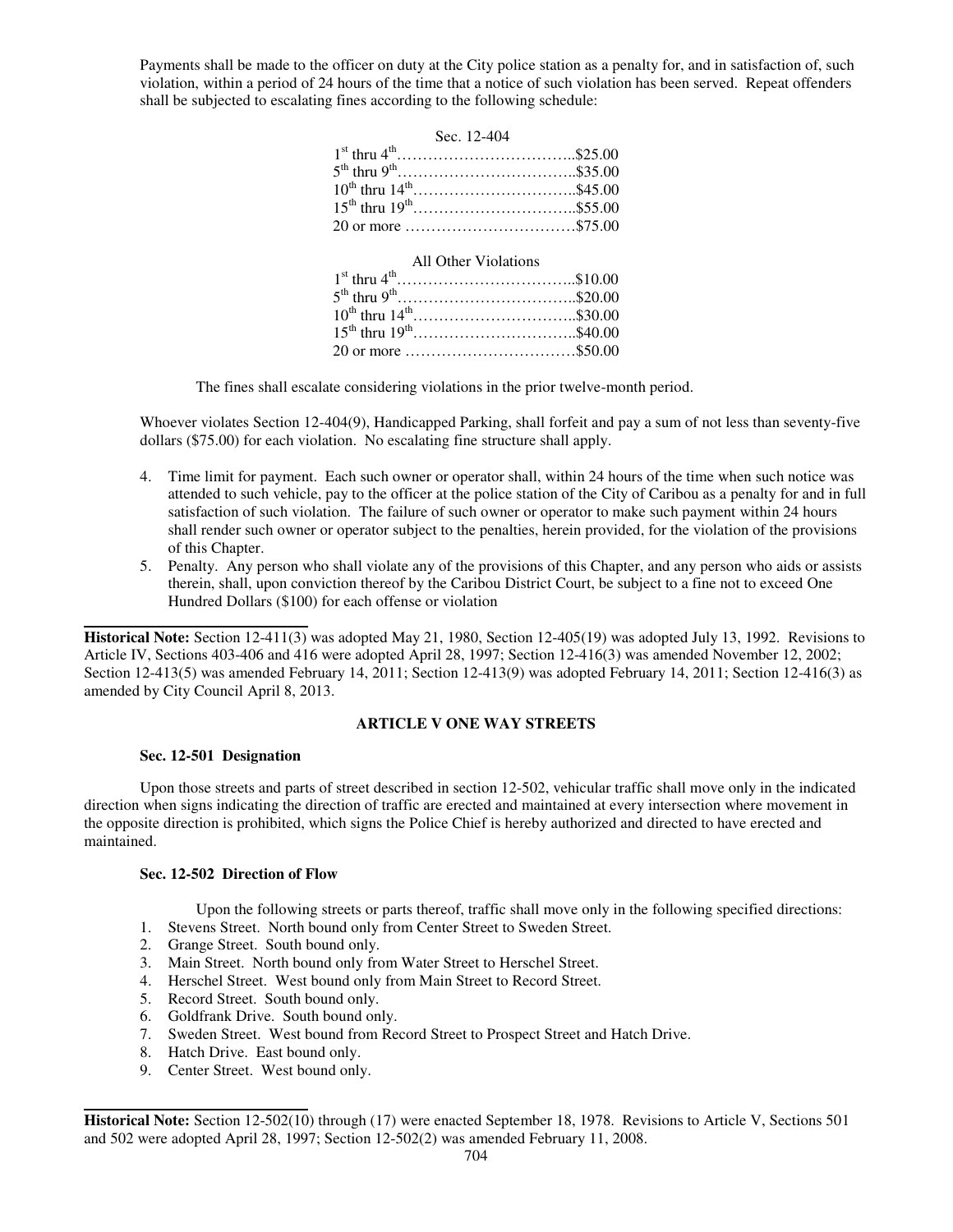### **ARTICLE VI BICYCLE REGULATIONS**

### **Sec. 12-601 Bicycles**

 No person shall ride or propel a bicycle upon any public street in this City other than astride a permanent and regular seat attached thereto, or use a bicycle to carry more persons at any one time that the number for which it is designed and equipped or ride abreast of any other person riding or propelling a bicycle.

#### **Sec. 12-602 Equipment**

No person shall ride or propel a bicycle upon any public street in this City unless said bicycle is equipped with a bell, horn or other warning device, except that a bicycle shall not be equipped with nor shall any person use upon a bicycle any siren or whistle; nor shall any person ride a bicycle on any street in the City after dark unless such bicycle shall have attached to it a light so displayed as to be visible.

#### **Sec. 12-603 Sidewalks**

No person shall ride or propel on any sidewalk or within any sidewalk area except at a permanent or temporary driveway anywhere within the City except outside of the business district where children under the age of 16 years may ride on the sidewalk. In this exception bicycles shall always give way to pedestrians.

 No person shall ride a skateboard on the sidewalk or within any sidewalk area, or any pedestrian way within the C-1 Zone of the City of Caribou. Any person who violates this section, upon adjudication, shall be punished by a fine not to exceed \$10.00. The Chief of Police, when satisfied a person is in violation of this section, may impound the skateboard for a period not to exceed thirty (30) days.

### **Sec. 12-604 Traffic Laws Apply**

Every person propelling or riding a bicycle upon any public street in this City shall be subject to the provisions of this Chapter applicable to the drive of any vehicle, except those provisions of this Chapter which by their very nature can have no application.

### **12-605 Obedience to Traffic Control Devices**

Any person operating a bicycle shall obey the instructions of official traffic control signs, and other control devices, and signals, including signs indicating no left turn or U turn is permitted, applicable to vehicles unless otherwise directed by a police officer.

### **Sec. 12-606 Clinging to Moving Vehicles**

No person riding upon any bicycle shall attach the same or himself to any moving vehicle upon any roadway.

### **Sec. 12-607 License Required**

From after the effective date of this Chapter, it shall be unlawful for any person to operate or use a bicycle propelled by muscular power upon any of the streets or alleys or public highways of the City of Caribou without first obtaining from the Chief of Police a license therefore. Said license not to exceed \$0.50 per bicycle. This fee shall be used to defray the cost of the license decal.

#### **12-608 Issuance of License**

The Chief of Police is hereby authorized and directed to issue bicycle licenses, which shall have no more than a two (2) year duration.

### **Sec. 12-609 Tags and Inspection**

The Chief of Police shall designate and provide tags for the use of the licensee and direct the manner of placing such tag on the bicycle by the licensee. The Chief of Police shall keep a record of the name of the licensee, the number of the tag, and a description of the bicycle so registered. The Chief of Police may also require inspection of the bicycles in order to ascertain the safe condition of such bicycles and may designate suitable bicycle safety inspection stations.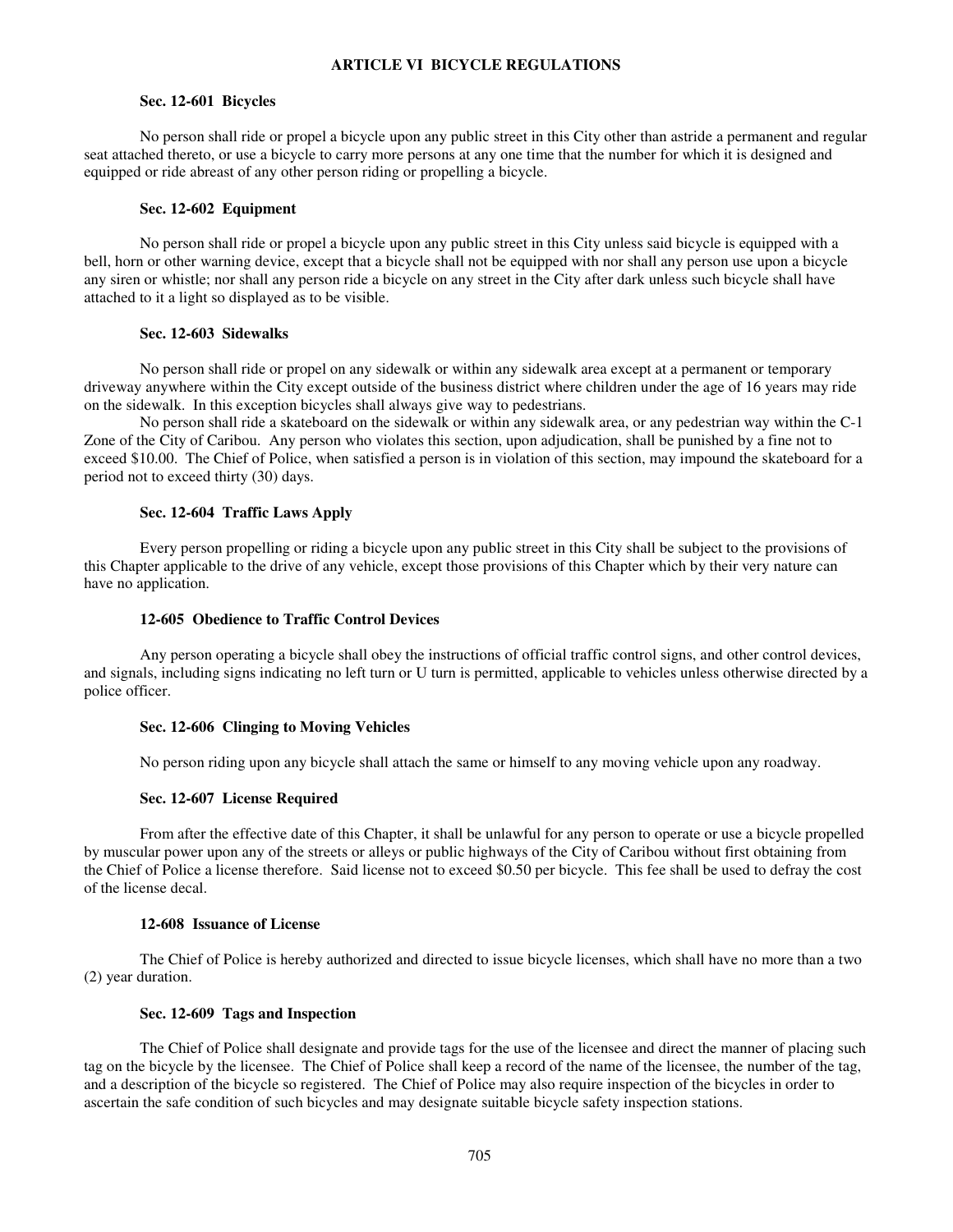### **Sec. 12-610 Bicycle Violations.**

 Any person violating any bicycle provisions of this Chapter shall be subject to a fine of not less than one dollar (\$1.00) nor more than ten dollars (\$10.00), or at the discretion of the Judge, in lieu of a fine, he may impound said bicycle for a period of from 3 to 30 days.

### **Sec. 12-611 Parent or Guardian.**

The parent of any child and the guardian of any ward shall not authorize nor knowingly permit any such child or ward to violate any of the provisions of this Article.

 $\overline{a}$ **Historical Note:** Revisions to Article VI Sections 607 and 608 were adopted April 28, 1997.

## **ARTICLE VII TOWNWAY STOP AND YIELD DESIGNATIONS**

### **Sec. 12-701 Townway Stop Designations.**

All vehicles are required to come to a complete stop before entering the following intersection:

- 1. Albair Road at US Route #1.
- 2. Albair Road at Baird Road.
- 3. Aldrich Drive at Route 89.
- 4. Aldrich Drive at Otter Street.
- 5. Alexander Avenue at Main Street.
- 6. Alexander Avenue at Morgan Drive.
- 7. Alpha Street (North End) at Solar Drive.
- 8. Alpha Street (South End) at Solar Drive.
- 9. Angle Street at North Street.
- 10. Angle Street at Liberty Street.
- 11. Armco Avenue at Main Street.
- 12. Armco Avenue at Birdseye Avenue.
- 13. Bailey Road at West P.I. Road.
- 14. Baird Road at Powers Road.
- 15. Baird Road at Route 89.
- 16. Barrett Avenue at High Street.
- 17. Belanger Road at US Route #1.
- 18. Belanger Road at Brissette Road.
- 19. Bell Lane at Bridge Street.
- 20. Belyea Road at Route 89.
- 21. Belyea Road at Bog Road.
- 22. Bennett Drive at High Street.
- 23. Bennett Drive at US Route #1.
- 24. Bernadette Street at St. Anne Street.
- 25. Bernadette Street at Rose Street.
- 25-A. Beta Street (South End) at Solar Drive.
- 26. Birdseye Avenue at Fort Street.
- 27. Birdseye Avenue at Main Street.
- 28. Bog Road at Noyes Road.
- 29. Bowles Road (North Bound) at Baird Road.
- 30. Bowles Road at Route 89.
- 31. Bowles Road (South Bound) at Baird Road.
- 32. Bradley Street at Brook Street.
- 33. Bridge Street at Lyndon Street.
- 34. Brissette Road at Albair Road.
- 35. Broadway Street at Water Street.
- 36. Brook Street at Washburn Street.
- 37. Buck Road at US Route #1.
- 38. Buck Road at West P.I. Road.
- 39. Campground Road at East P.I. Road.
- 40. Campground Road at Green Ridge Road.
- 41. Caribou Lake Road at West P.I. Road.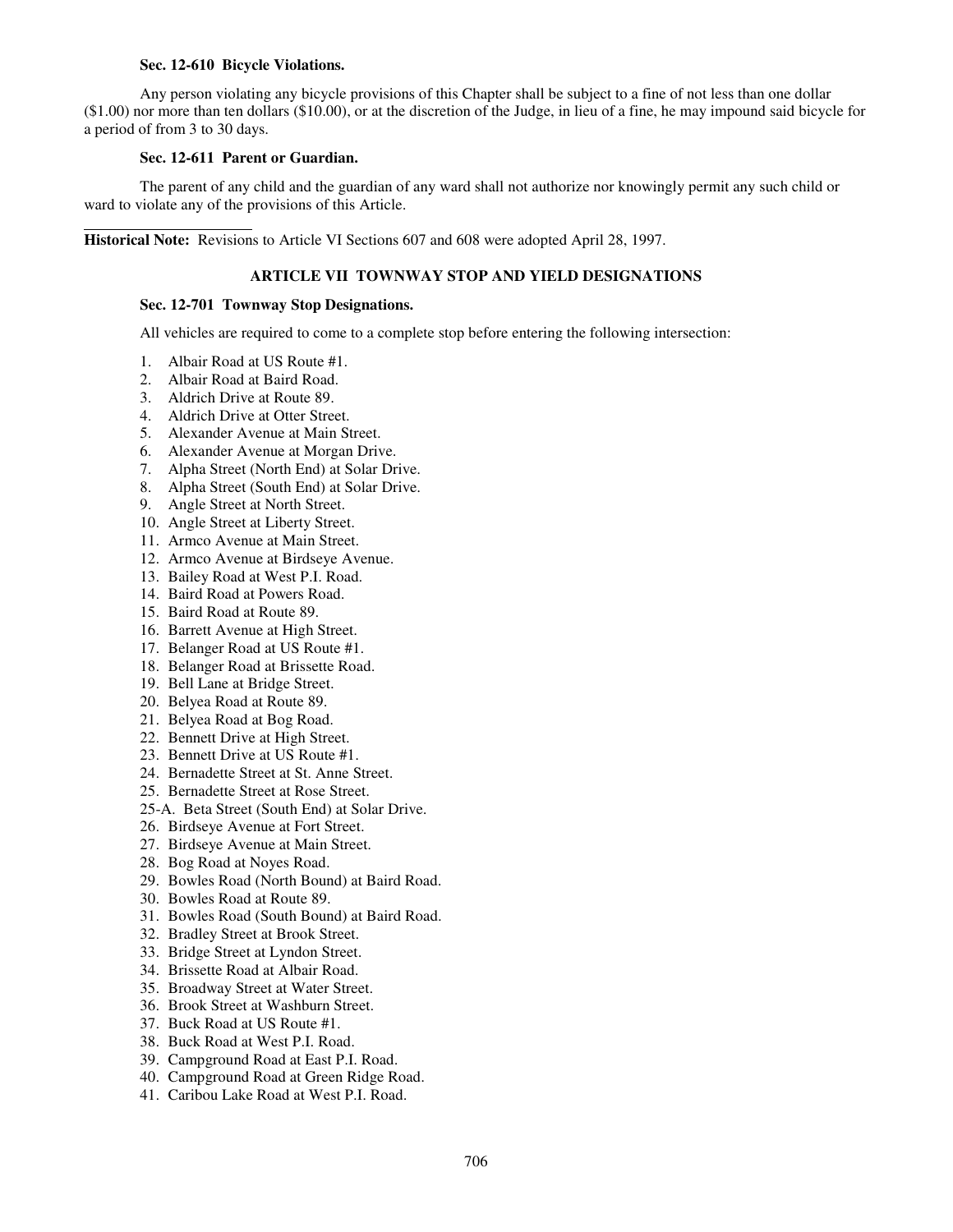- 42. Caribou Street at Myrtle Street
- 43. Caroline Avenue at Elmwood Avenue
- 44. Carroll Street at Route 89
- 45. Center Street at Stevens Street
- 46. Charles Street at Rose Street
- 47. Church Street at Washington Street
- 48. Clover Street at Pioneer Avenue
- 49. Collins Street at Main Street
- 50. Collins Street at Pioneer Avenue
- 51. Columbus Avenue at Roberts Street
- 52. Coolidge Avenue at Sweden Street
- 53. Coolidge Avenue at Clover Street
- 54. Coolidge Avenue (North Bound) at Collins Street
- 55. Coolidge Avenue (South Bound) at Collins Street
- 56. Corbin Street at Hardison Avenue
- 57. Corbin Street at Crosby Avenue 58. Corriveau Street at Solman Street
- 
- 59. Country Road at Main Street
- 60. Country Road at Harvest Road
- 61. Court Street at Sweden Street
- 62. Crosby Avenue at Main Street
- 63. Cross Road at Powers Road
- 64. Cross Road at Albair Road
- 65. Dahlgren Street at Washburn Street
- 65-A. Dorcas Avenue at Harvest Road
- 66. Dow Siding Road at US Route #1
- 67. Doyle Road at US Route #1
- 68. Doyle Road at West P.I. Road
- 69. East P.I. Road at Route 161
- 70. E. Green Ridge Road at Green Ridge Road
- 71. Elizabeth Avenue at Collins Street
- 72. Elizabeth Avenue at Clover Street
- 73. Elm Street (West Bound) at US Route #1
- 74. Elm Street at Broadway Street
- 75. Elm Street (East Bound) at US Route #1
- 76. Elmwood Avenue at Garden Circle
- 77. Elmwood Avenue (North Bound) at Westwind Drive
- 78. Elmwood Avenue at Franklin Street
- 79. Elmwood Avenue (South Bound) at Westwind Drive
- 80. Emond Road at US Route #1
- 81. Evergreen Parkway at Laurette Street
- 82. Farrell Street at Sweden Street
- 83. Fenderson Street at Elm Street
- 84. Fenderson Street at Water Street
- 85. Forrest Avenue at Dahlgren Street
- 85A.Forrest Avenue at Superior Drive
- 86. Fort Street at US Route #1
- 87. Fort Street at Main Street
- 88. Franklin Street at Teague Street
- 89. Franklin Street at Glenn Street
- 90. Garden Circle (East Bound) at Glenn Street (South Corner)
- 91. Garden Circle at Garden Circle
- 92. Garden Circle at Main Street
- 93. Garden Circle (East Bound) at Glenn Street (North Corner)
- 94. Glendale Road at Bennett Drive
- 95. Glenn Street at High Street
- 96. Glenn Street at Rose Street
- 97. Goldfrank Drive at Water Street
- 98. Grange Street at Herschel Street
- 99. Grimes Mill Road at Bog Road
- 100. Grimes Mill Road at Grimes Road
- 101. Grove Street at Main Street
- 102. Haines Street at York Street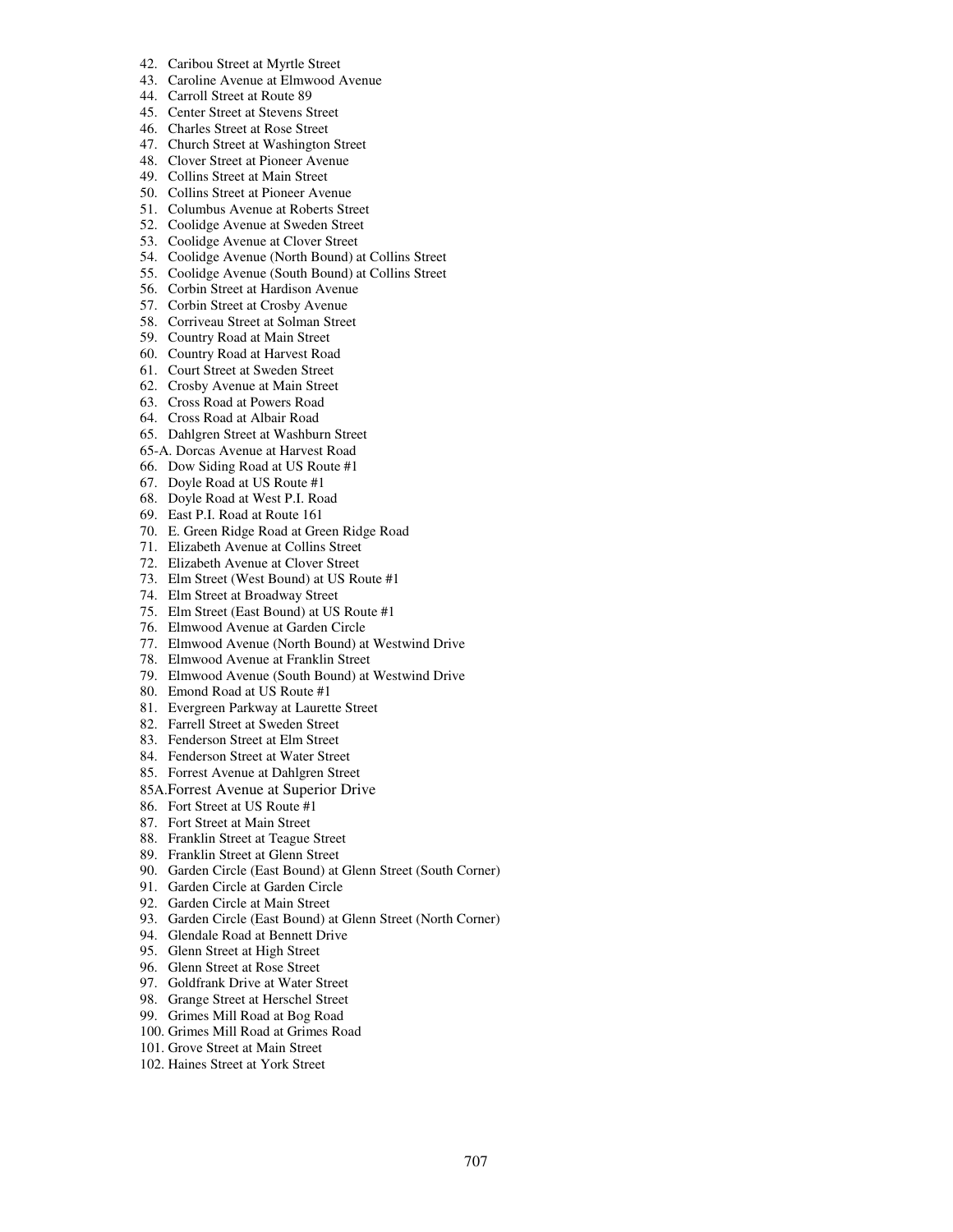103.Hammond Street at Main Street 104.Hancock Street at North Street 105.Hardison Road at East P.I. Road 106.Hardison Road at Main Street 107.Harvest Road at Main Street 108.Harvest Road at Home Farm Road 109.Harvey Street at Katahdin Avenue 110.Heritage Road at Prospect Street 111.Herschel Street at Prospect Street 112.High Street at US Route #1 113.Highland Avenue at Main Street 114.Highland Avenue at Summit Street 115.Hillcrest Avenue at North Street 116.Hillcrest Avenue at Glendale Road 117.Hoover Avenue at Clover Street 118.Huston Street at Washburn Street 119.Huston Street (South Bound) at Bradley Street 120.Huston Street (North Bound) at Bradley Street 121.Jacobs Street at Paris Snow Drive 122.Jefferson Street at Lyndon Street 123.Jefferson Street at Thomas Avenue 124.Katahdin Avenue at Main Street 125.Kelley Road at Route 161 126.Kittinger Drive at Main Street 127.Lafayette Street (North Bound) at Katahdin Avenue 128.Lafayette Street (South Bound) at Katahdin Avenue 129.Lafayette Street (North Bound) at Crosby Avenue 130.Lafayette Street (South Bound) at Crosby Avenue 131.Lafayette Street at Hardison Avenue 132.Laurette Circle at Bennett Drive 133.Laurette Street at Bennett Drive 134.Lee Street (North Bound) at Katahdin Avenue 135.Lee Street (South Bound) at Katahdin Avenue 136.Liberty Street at Bennett Drive 137.Limestone Street at Route 89 138.Lincoln Street (South Bound) at Katahdin Avenue 138-A. Lincoln Street (North Bound) at Katahdin Avenue 139. Lincoln Street (South Bound) at Crosby Avenue 140. Lincoln Street (North Bound) at Hardison Avenue 141. Lincoln Street (North Bound) at Crosby Avenue 142. Lombard Road at Woodland Road 143. Lombard Road at Washburn Street 144. Lower Lyndon Street at US Route #1 145. Lower Washington Street at US Route #1 146. Lower Washington Street at Lower Lyndon Street 147. Lyndon Street at US Route #1 148. Lyndon Street at Main Street 149. Lynn Drive at Pioneer Avenue 150. MacArthur Avenue at Main Street 151. MacArthur Avenue at Lafayette Street 152. Madawaska Road at Route 89 153. Main Siding Road at Route 161 154. Main Street (South Bound) at US Route #1 155. Main Street (North Bound) at US Route #1 156. Maple Street at Lyndon Street 157. Marshall Avenue at Paris Snow Drive 158. Marshall Avenue at Vesta Drive 159. Mayo Street at Lynn Drive 160. Maysville Road at US Route #1 161. McGraw Siding at East P.I. Road 162. McKinley Street at Roosevelt Avenue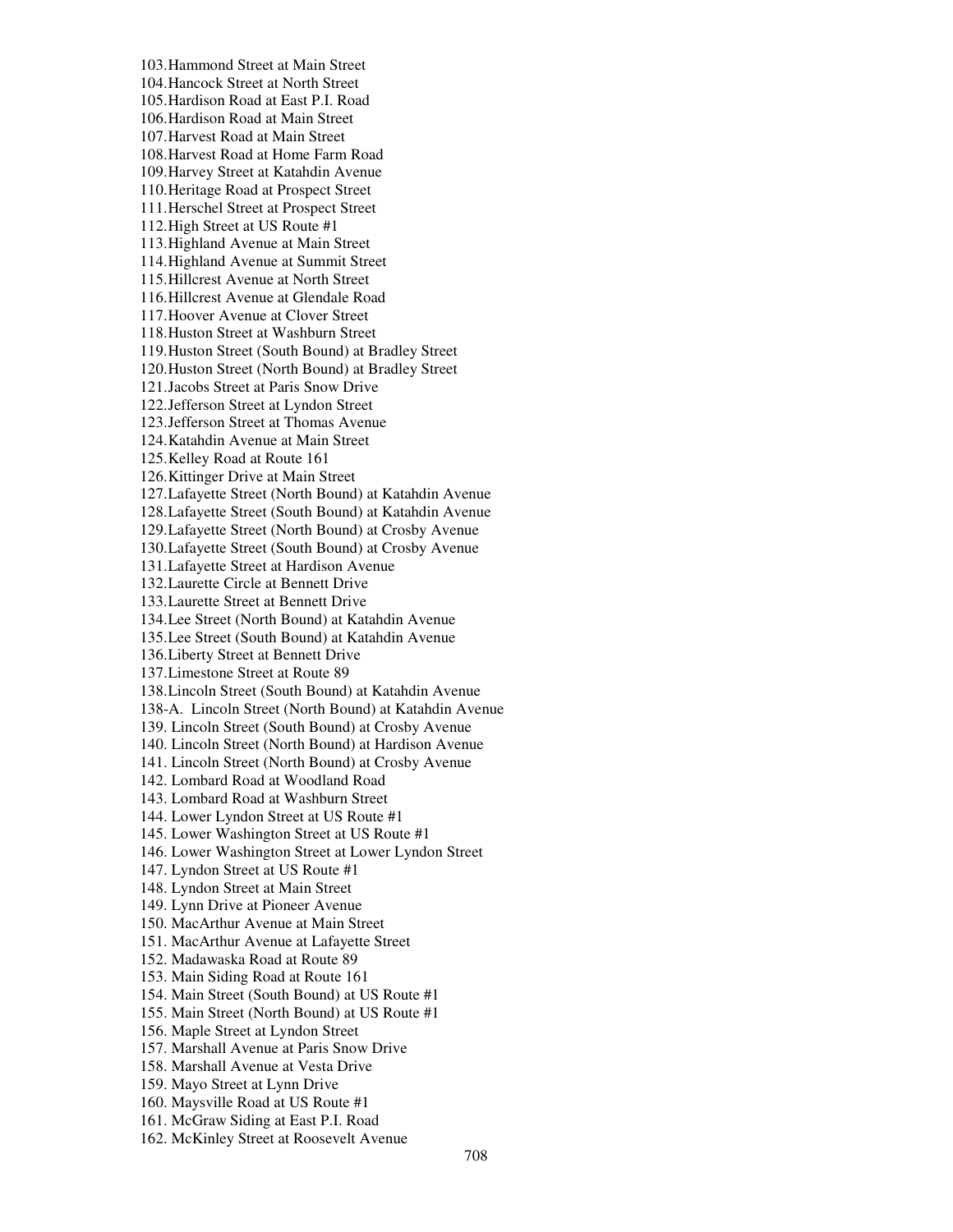164. Meadow Brook at Washburn Street 165. Meadow Brook at Superior Drive 166. Mecon Drive at Aldrich Drive 167. Mecon Drive at Route 89 168. Mitchell Road at Washburn Street 169. Mitchell Road at York Street 170. Montgomery Avenue at Main Street 171. Montgomery Avenue (West Bound) at Morgan Street 172. Montgomery Avenue (East Bound) at Morgan Street 173. Montgomery Avenue at Lafayette Street 174. Morgan Drive at Scenic Drive 175. Morgan Drive at MacArthur Avenue 176. Myrtle Street at Roberts Street 177. Nancy Street (South Bound) at Katahdin Avenue 178. Nancy Street (North Bound) at Crosby Avenue 179. Nancy Street (South Bound) at Crosby Avenue 180. Nebraska Road at West Gate Road 181. Nebraska Road at Madawaska Road 182. Newton Avenue at Marshall Avenue 183. Newton Avenue at Wellington Avenue 184. North Street at Bennett Drive 185. Northern Avenue at Fontaine Drive 186. Noyes Road at Route 89 187. Nylander Street at Main Street 188. Nylander Street at Lyndon Street 189. Oak Street at Main Street 190. Ogren Road at Sweden Street 191. Old Van Buren Road at US Route #1 192. Old Washburn Road at York Street 193. Old Washburn Road at Caribou Lake Road 194. Otter Street at Route 89 195. Ouellette Road at US Route #1 196. Page Avenue at Sweden Street 197. Page Avenue at Clover Street 198. Page Avenue (North Bound) at Collins Street 199. Page Avenue (South Bound) at Collins Street 200. Paris Snow Drive at Main Street 201. Park Street at Main Street 202. Park Street (East Bound) at Glenn Street 203. Park Street (West Bound) at Glenn Street 204. Park Street at Bennett Drive 205. Patten Street at US Route #1 206. Pilgrim Road at Glenn Street 207. Pilgrim Road at Windy Hill Drive 208. Pilgrim Road (East Bound) at Elmwood Avenue 209. Pilgrim Road (West Bound) at Elmwood Avenue 210. Pioneer Avenue at Mayo Street 211. Pioneer Avenue (South Bound) at Collins Street/Lynn Drive 212. Plante Road at US Route #1 213. Pleasant Street at High Street 214. Pond Road at Plante Road 215. Pond Street at Bradley Street 216. Pool Avenue at Spring Street 217. Powers Road at Route 89 218. Preston Drive at Woodland Road 219. Prospect Street at Home Farm Road 220. Prospect Street at Sweden Street 221. Prospect Street (North Bound) at Collins Street 222. Prospect Street (South Bound) at Collins Street

163. McKinley Street at Sweden Street

223. Railroad Street at Elm Street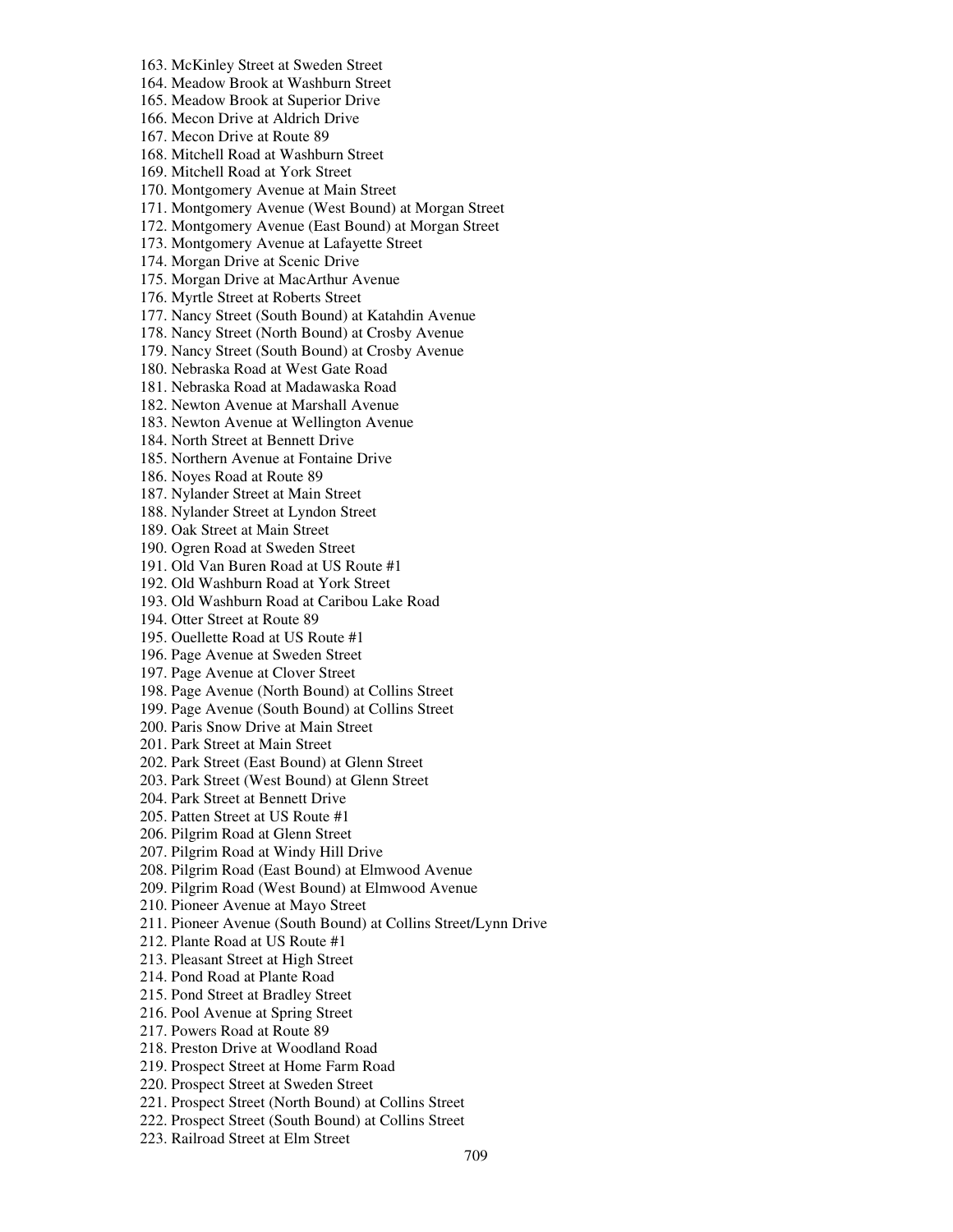224. Railroad Street at Broadway Street 225. Raymond Street at Sweden Street 226. Raymond Joseph Lane at Powers Road 227. Raymond Joseph Lane at Cross Road 228. Reservoir Street at Main Street 229. Reservoir Street at Elmwood Avenue 230. Richards Road at Grimes Road 231. Richards Road (North Bound) at Route 89 232. Richards Road (South Bound) at Route 89 233. River Road (North Bound) at Route 161 234. River Road (South Bound) at Route 161 235. Roberts Street at Main Street 236. Roberts Street at Caribou Street 237. Roosevelt Avenue at Washburn Street 238. Roosevelt Avenue at Sweden Street 239. Rose Street at Main Street 240. Russ Street at Main Street 241. Russ Street at Vesta Drive 242. Sawyer Road at Route 89 243. Sawyer Road at Bog Road 244. Scenic Avenue at Main Street 245. School Street at High Street 246. School Street at Fenderson Street 247. Shirley Drive at Woodland Road 248. Short Street at Roosevelt Avenue 249. Sincock Street at Main Street 250. Sincock Street at York Street 251. Skyway Drive at Bennett Drive 252. Smith Street at Pleasant Street 253. Smith Street at School Street 254. Solar Drive at Sweden Street 255. Solman Street at Rose Street 256. Solman Street at Main Street 257. Solman Street at Corriveau Drive 258. South Park Street at Liberty Street 259. Sperry Drive at Glenn Street 260. Sperry Drive at Bennett Drive 261. Spring Street at Sweden Street 262. Spring Street at Washburn Street 263. Spruce Ridge at Powers Road 264. St.Anne Street at Main Street 265. St.Anne Street at Charles Street 266. Steven Street at Hatch Drive 267. Stevens Street at Sweden Street 268. Sullivan Drive at Grimes Road 269. Summer Street at Sweden Street 270. Summer Street at Washburn Street 271. Summit Street at Oak Street 272. Summit Street at Wilbur Avenue 273. Sunrise Street at Summit Street 273A.Superior Drive at Dahlgren Street 274. Sweden Street at Prospect Street 275. Teague Street at Park Street 276. Teague Street at Reservoir Street 277. Thomas Avenue at Main Street 278. Thompson Road at West Gate Road 279. Thompson Road at Madawaska Road 280. Townview Road at Dorcas Avenue 281. Townview Road at Home Farm Road 282. Truman Street at Washburn Street 283. Vaughan Street at Main Street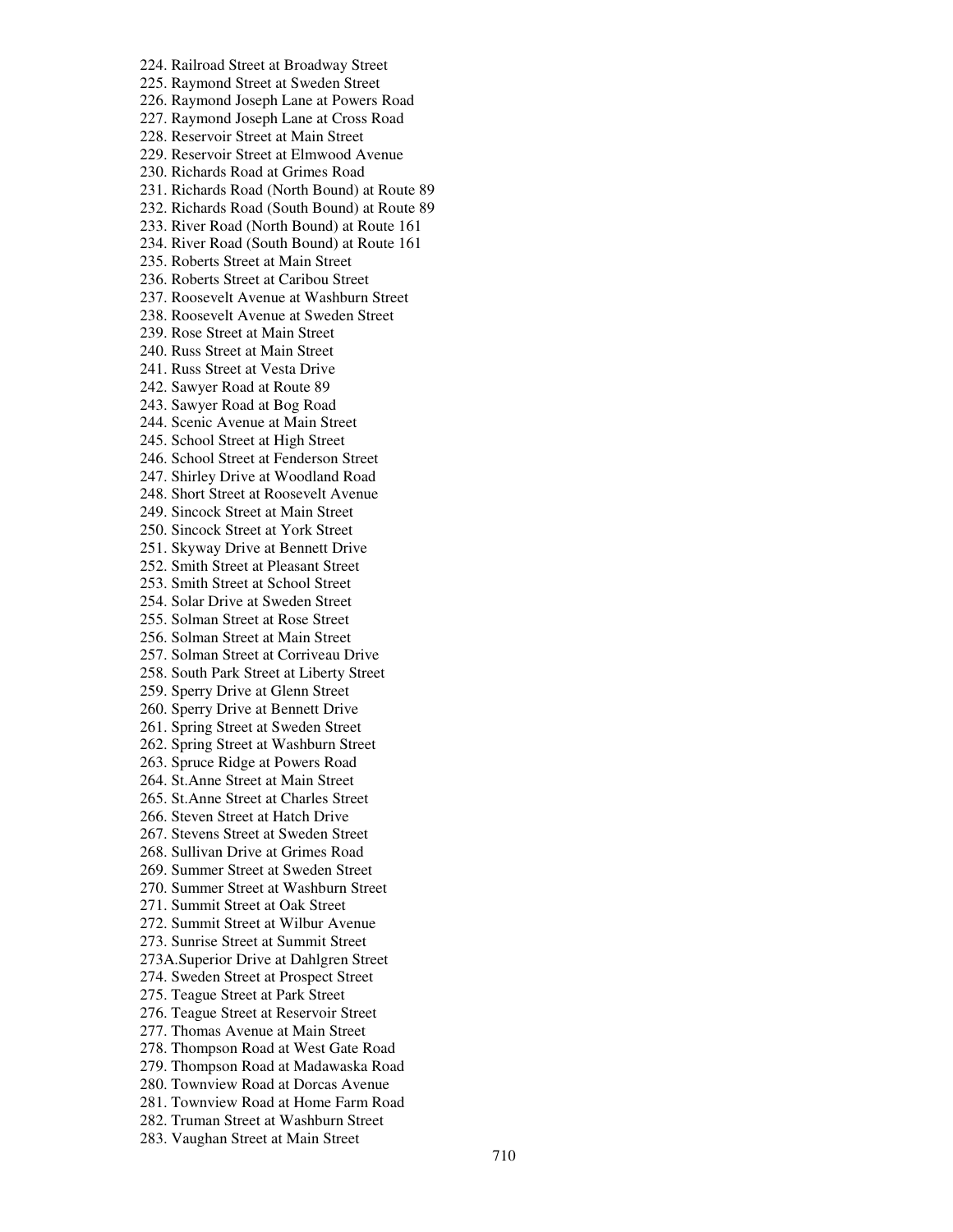284. Vaughan Street at Church Street 285. Veronica Street at Liberty Street 286. Dorilda Circle at Vesta Drive 286-A. Vesta Drive at Russ Street 286-B. Vesta Drive at Vesta Drive 287. Vickers Drive (East Bound) at Route 89 288. Vickers Drive (West Bound ) at Route 89 289. View Street at Washburn Street 290. View Street (South Bound) at Bradley Street 291. View Street (North Bound) at Bradley Street 292. Violette Street at Corriveau Street 293. Violette Street at Solman Street 294. Washburn Street at Hatch Drive 295. Washburn Street at Hatch Drive/Steven Street 296. Washington Street at Main Street 297. Washington Street at US Route #1 298. Water Street at Main Street 299. Watson Memorial Drive at US Route #1 300. Wellington Avenue at Paris Snow Drive 301. Wellington Avenue at Vesta Drive 302. West Gate Road at Route 89 303. West P.I. Road at Main Street 304. Westwind Drive at Main Street 305. Westwind Drive at Glenn Street 306. Wilbur Avenue at Main Street 307. Willow Street at Washburn Street 308. Windy Hill Drive at Westwind Drive 309. Windy Hill Drive at Caroline Avenue 310. Woodland Road at Sweden Street 311. Wright Street at Washburn Street 312. York Street at Main Street

313. York Street at Washburn Road

#### **Sec. 12-702 Townway Yield Designations**

All vehicles are required to yield to thru traffic at the following intersections:

- 1. Bridge Street at Water Street
- 2. Hatch Drive at Main Street
- 3. Herschel Street at Record Street
- 4. High Street at Main Street
- 5. Main Street at Herschel Street
- 6. Old Van Buren Road at Main Street
- 7. Powers Road at Belanger Road
- 8. Railroad Street at US Route #1
- 9. Record Street at Hatch Drive
- 10. Sweden Street at Hatch Drive

 $\overline{a}$ 

**Historical Note:** Revisions to Article VII Sections 701 & 702 were adopted April 28, 1997; Sections 701 & 702 were amended August 13, 2001; Section 701 amended July 8, 2002 and August 13, 2007.

### **ARTICLE VIII PENALTY AND SAVINGS PROVISIONS**

### **Sec. 12-801 Relation to Previous Ordinances**

 This chapter shall be deemed to be in addition and supplementary to, and not in conflict with nor a repeal of prior or existing ordinances or articles of the City of Caribou, but shall be an additional provision for the regulation of traffic and parking in these zones and areas provided herein.